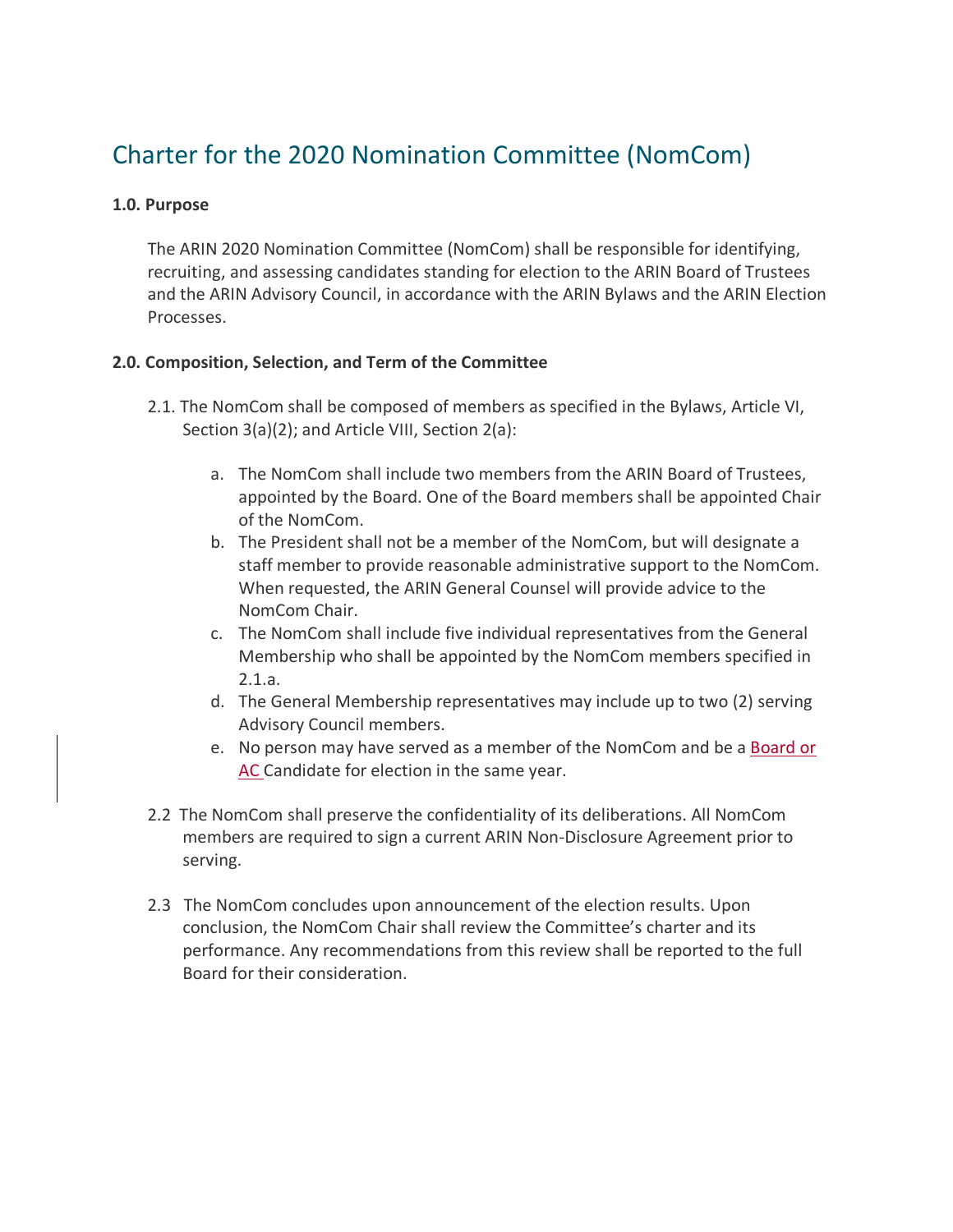## **3.0. Scope of Responsibilities**

The NomCom identifies, recruits, and assesses each candidate nominee's suitability for serving on the ARIN Board of Trustees and the ARIN Advisory Council. The NomCom reviews and finalizes questionnaires to be used in this assessment of nominees. Based on information provided by each nominee in their questionnaire and any additional information sought or obtained by the NomCom, the NomCom creates the initial slates for each election (Board of Trustees and ARIN Advisory Council) that are composed of suitable candidates. The NomCom also assesses the suitability of petition nominees.

3.1. Nominee Evaluation Process

The NomCom shall conduct an evaluation process as guided by the Bylaws and Election Processes:

- a. The NomCom shall use the completed nominee questionnaires to identify candidates who will be considered for inclusion on the initial election slates.
- b. Those identified candidates for the Board of Trustees shall have their qualifications verified utilizing public sources and third-party services in confidence.
- c. Those identified candidates for the Board of Trustees shall be offered the opportunity to be interviewed. The format of those interviews shall be at the discretion of the NomCom and may involve the use of a third-party service.
- d. At any time during the process the NomCom Chair may contact a nominee to gather additional information if needed for proper evaluation.
- e. The NomCom shall not exclude an eligible nominee from a candidate slate based on constructive criticism of ARIN policies, Board, Management, or Staff.
- f. In order to participate in the NomCom evaluation process and be included in the initial slate of candidates, a nominee must be eligible as required by ARIN Bylaws Article VIII, Section 1(b).

# 3.2 Election Slate Development

Based on all relevant information gathered in the evaluation process, the NomCom shall determine which nominees are to be put on the Initial candidate slates. The NomCom shall present to the President of ARIN its set of eligible candidates for each election (Board of Trustees and ARIN Advisory Council), and certify that these initial election slates were developed in accordance with this charter and the ARIN Election Processes. These are the initial candidate slates and are subject to further additions via the election petition process that follows the NomCom slate development process.

The number of candidates placed by the NomCom on the initial Board of Trustees election slate shall exceed the number of open positions by at least one (1) candidate